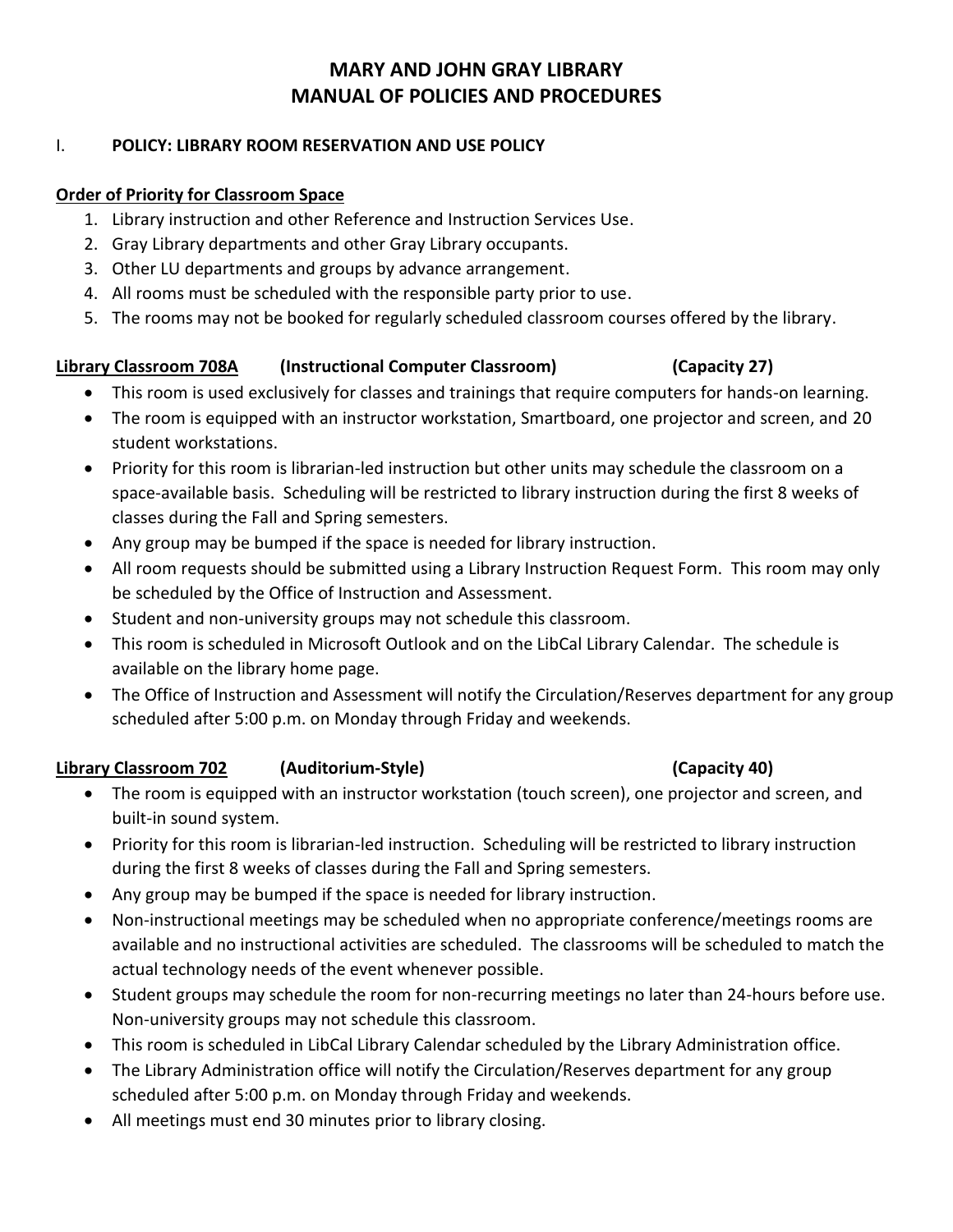--------------------------------------------------------------------------------------------------------------------------------------------------

## **Library Room 717 (Conference Room) (Capacity 15)**

- This room is equipped with a conference table, dry erase board, one projector and screen, and Wi-Fi capabilities.
- Priority for this room is library and LU executive meetings. Faculty and staff on-campus non-recurring meetings may be scheduled in this room, if available.
- The conference room may not be scheduled for classes.
- The room is scheduled on the LibCal Library Calendar by the Library Administration office.
- The Library Administration office will notify the Circulation/Reserves department for any group scheduled after 5:00 p.m. on Monday through Friday and weekends.
- All meetings must end 30 minutes prior to library closing.

## II. **PURPOSE AND SCOPE**

A. The policy's purpose is to schedule library rooms accordingly to the standards of each room. It also provides clarity on who to contact to schedule the rooms.

### III. **DEFINITIONS**

- A. **LibCal Library Calendar**: the calendar is used to reserve the rooms by designated employees who oversees the spaces.
- B. **Librarian-led Instruction**: the class is led by a librarian who works for Library Services.
- C. **Microsoft Outlook**: this software allows the designated employee to reserve the room in the calendar section.
- D. **Non-instructional Meetings**: meetings that are not course-based such as Webinars, faculty and staff meetings, dissertations, etc.
- E. **Non-university Groups**: any group that is outside the Lamar University campus.
- F. **Reservation**: to reserve a room at a specific date and time.
- G. **Student Groups**: on-campus groups that are recognized by Lamar University such as Student Government Association (SGA), sororities, fraternities, and official student organizations.

## IV. **POLICY ROLES AND RESPONSIBILITIES**

A. The following units are responsible for scheduling the library rooms: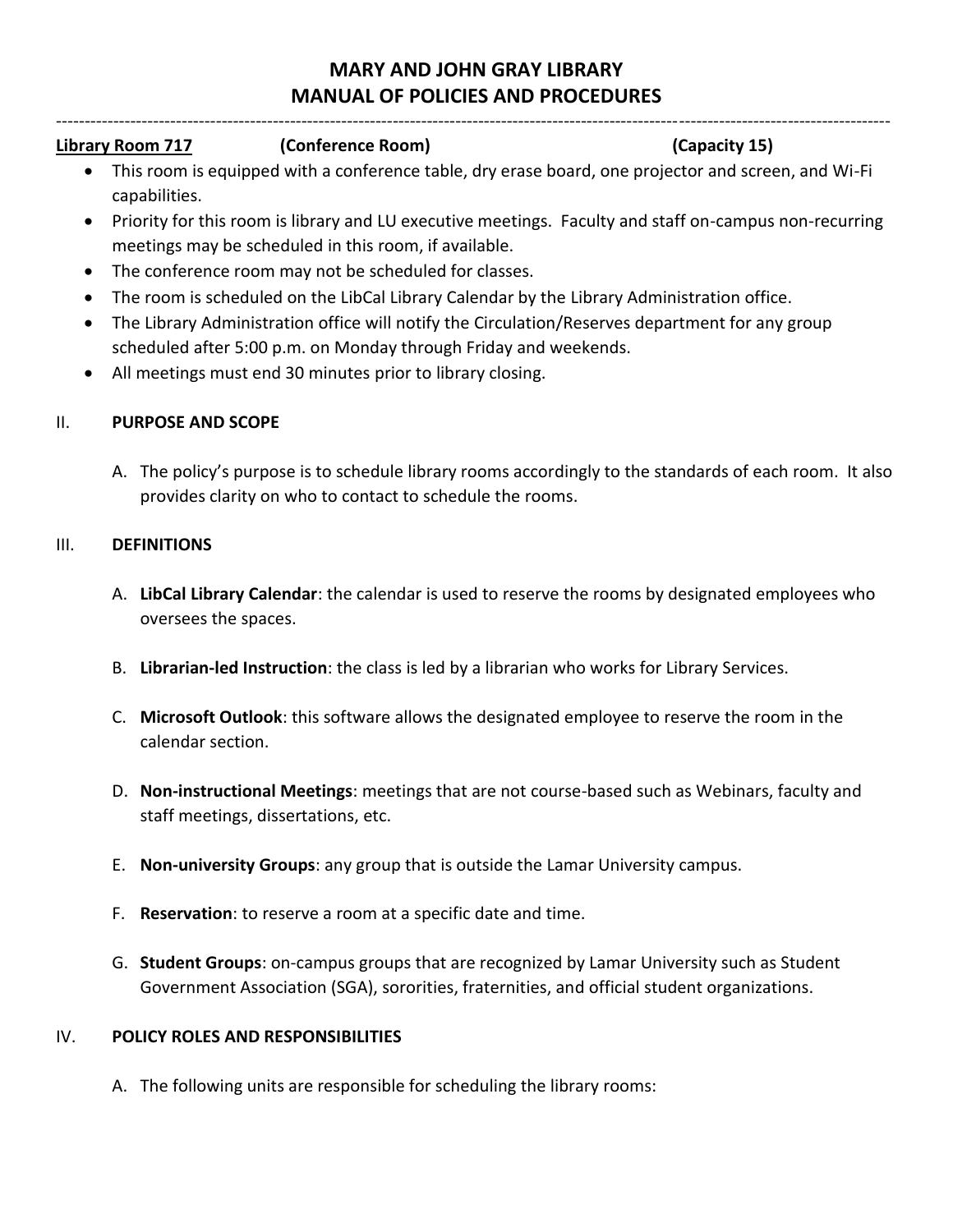- 1. The Office of Instruction and Assessment schedules the instructional computer classroom, 708A, at 409-880-2135.
- 2. The Library Administration office schedules the rooms 702 and 717 at 409-880-8118.

### V. **PROCEDURES**

A. The policy must be reviewed by the Dean's Administrative Group and approved by the Dean.

### VI. **ADDITIONAL SECTION(S)**

#### A. Emergencies

1. During pandemics, the capacity for the following rooms are:

| <b>ROOMS</b> | <b>CAPACITY</b> |
|--------------|-----------------|
| 708A         | 13              |
| 702          | 11              |
| 717          | 10              |

#### VII. **REFERENCES**

A. No references needed.

### VIII. **REVIEW AND RESPONSIBILITY**

 Responsibility Party: Library Administration office, Office of Instruction and Assessment; Reviewed by Dean's Administrative Group

Review Schedule: Every 2 year(s) on or before September 1.

### IX. **APPROVAL**

| /Signed/          | 3-30-2021                          |
|-------------------|------------------------------------|
| <b>SIGNATURE</b>  | DATE                               |
|                   |                                    |
| Arne Almquist     | Dean of Mary and John Gray Library |
| <b>PRINT NAME</b> | <b>TITLE</b>                       |

**REVISION LOG**